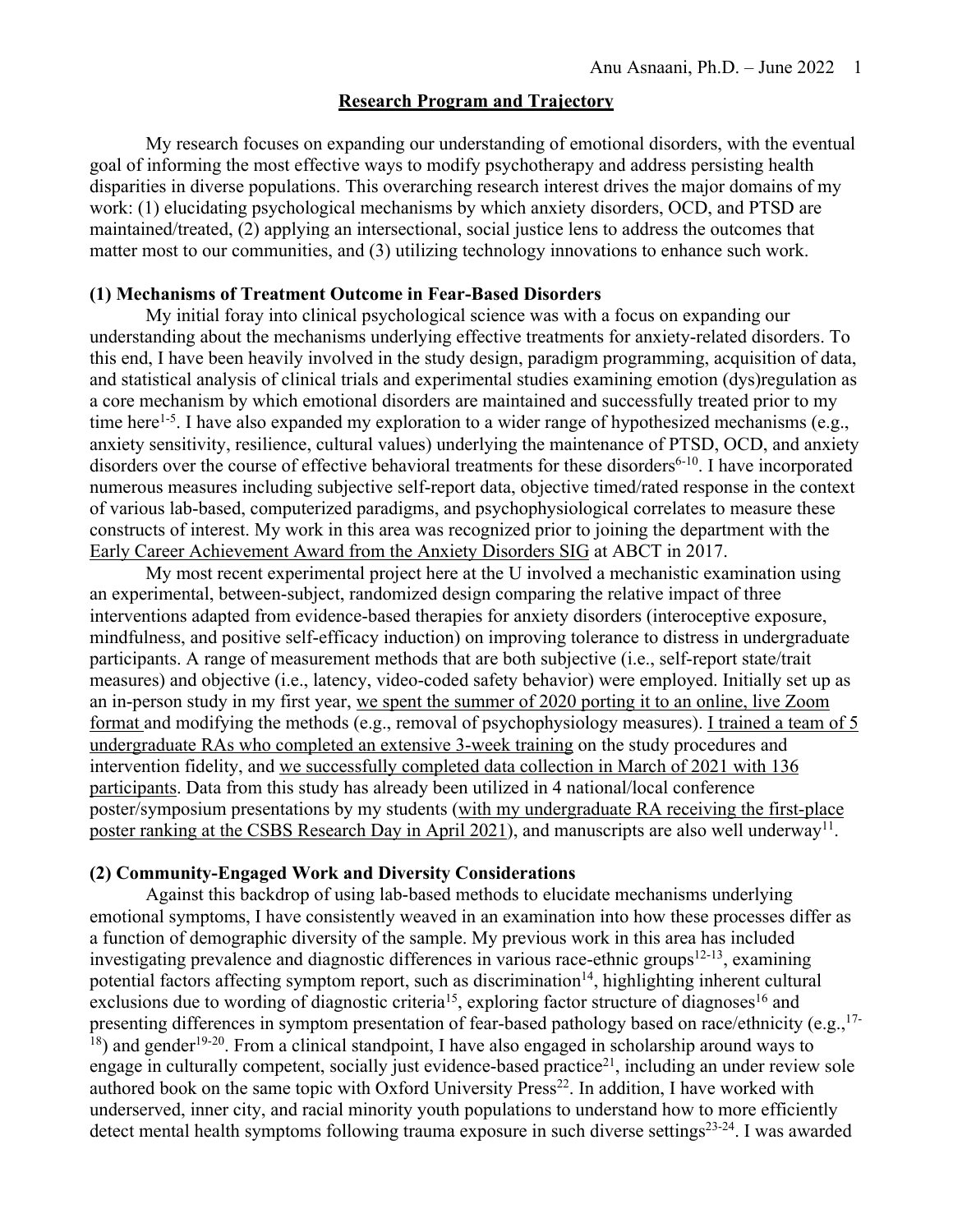the Emerging Researcher Award by APA Division 45 (Society for the Psychological Study of Culture, Ethnicity and Race) in 2015 in recognition of this work.

My pursuit to greatly expand this work to bring evidence-based approaches to diverse community settings in Utah has been very fruitful. In Fall of 2019, I received a pilot grant funded through the Utah Center for Clinical and Translational Science (CCTS) and the NIH National Center for Advancing Translational Sciences (NCATS) to conduct a one-year mixed methods data collection protocol in close partnership with the Community Faces of Utah (CFU), a great organization in Salt Lake City bringing together 5 diverse community organizations that represent African refugees, African Americans, Hispanics, Pacific Islanders, and American Indians. Despite the pandemic, we successfully met all the objectives of both the qualitative  $(n=48)$  and quantitative  $(n=122)$  phases of the study in March 2021 to assess definitions, priority areas, barriers, and potential treatment options for mental health, with several publications already in  $press<sup>25-27</sup>$ . Importantly, this data allowed us to propose a testable framework for culturally adapting evidence-based treatments, which served as the basis for clinical trial grant I submitted as PI under the "Health Disparities" subsection at PCORI in April of 2021 and a recently submitted U01 grant to NIH as a major Co-I in May 2022 with colleagues in Texas to extend this work to trauma-exposed South Asians with colleagues in Texas. In addition to significant community partnership (e.g., CFU and Utah Department of Health), I am very lucky to have significant cross-disciplinary collaboration for such work with Dr. Sanchez-Birkhead (College of Nursing), and within Psychology with Drs. K. Baucom, Crowell, and Butner. I was humbled to receive the UofU Community-Engaged Teaching and Scholarship Award in 2021 for this joint work.

## **(3) Integration of Technology to Widen Reach to Diverse Samples**

Expanding on my previous work that examined how technology use in a variety of local communities can allow us to better understand treatment mechanisms underlying effective treatment for fear-based disorders<sup>28-29</sup>, I have been able to explore technology innovations (virtual safe spaces, smart applications, interactive online trainings) in global settings. For instance, one project that has taken off despite the pandemic is my global training work in the Caribbean with providers for female and LGBTQIA+ trauma survivors in the region. Specifically, I have an ongoing collaboration with a fantastic regional women's health rights advocacy organization, the *HERStoire Collective*, which has allowed me to conduct in-person trauma education and provider self-care workshops with some 150 stakeholders in the region so far (funded by several human rights organizations). In the Spring of 2021, we were able to continue these trainings remotely (for which I was able to train my graduate students to become clinical trainers) to 80+ providers across 7 countries in the region, the U.S., and the U.K. using Zoom and Qualtrics data collection for outcome measurement. We have several national posters/presentations (including another first-place poster ranking for my post-baccalaureate RA at APA) and have already published two papers during my time here on this work<sup>30-31</sup>, with another one near completion describing remotely collected long-term follow-up data on provider implementation practices in the context of the COVID-19 pandemic<sup>32</sup>. In 2020, I was awarded the Outstanding Early Career Psychologist Award by APA Division 52 (International Psychology) for my global work.

In addition, I received an NIMH STTR Phase 1 grant as the PI with colleagues at UPenn and Dr. B. Baucom (Co-I) in April 2022 examining a new smart ring innovation that facilitates objective measurement of OCD handwashing compulsions (thereby greatly improving on our current reliance on self-report) as accurate assessment of this behavior is crucial to ensure effectiveness of front-line behavioral treatments for OCD. We are hopeful that such innovations may serve as alternative assessment (and possibly intervention) tools for communities where self-report measures and language are barriers to exposure therapy to address ongoing health disparities in anxiety treatment.

For these overlapping and integrated efforts across my areas of research, I was honored to receive the Altman Outstanding Faculty Award in our Department, and the Albano Early Career Award for the Integration of Science and Practice from ABCT this past Spring.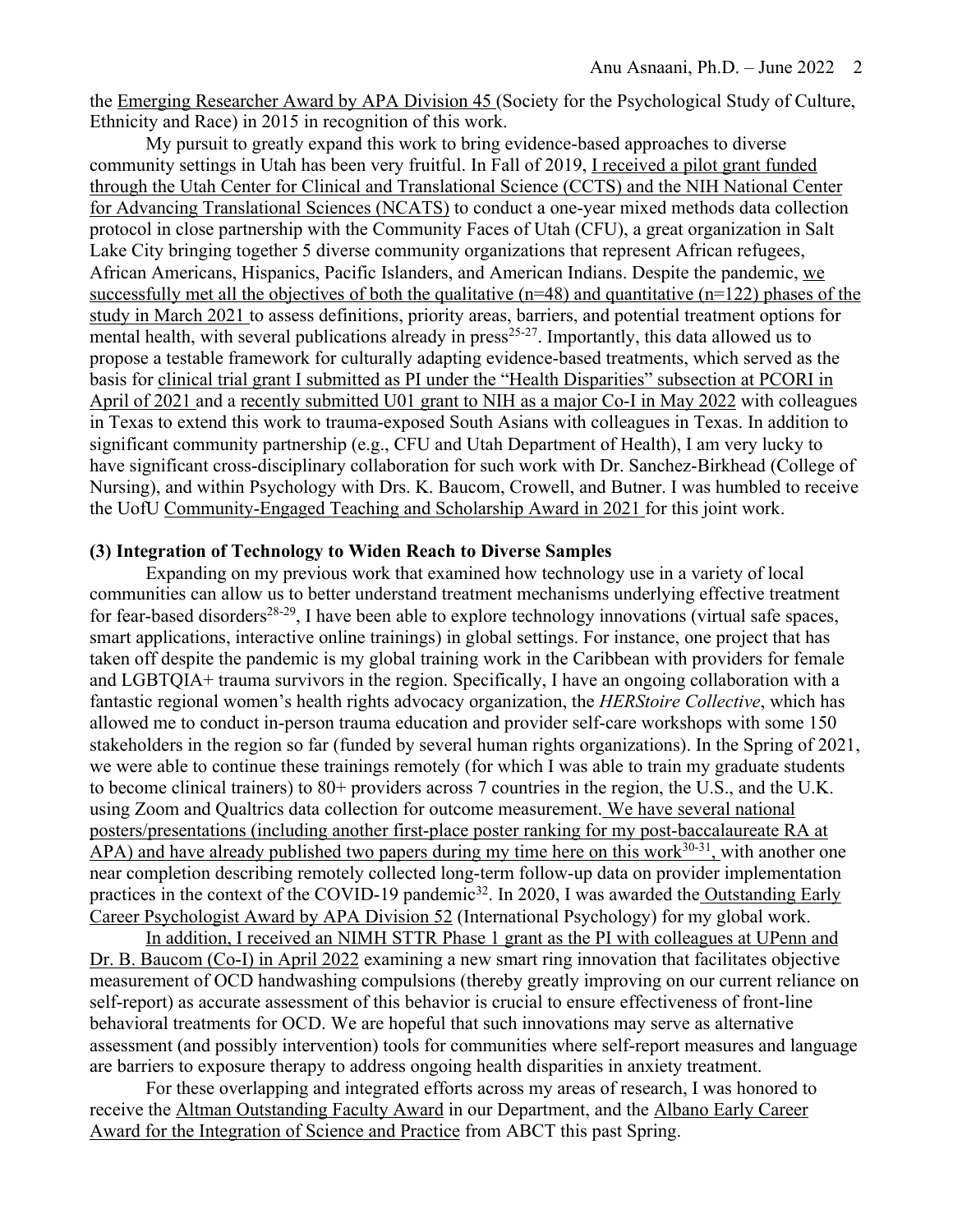Selected Cited Publications (full bibliography in CV)

- \* Indicates Primary Mentor/Corresponding Authorship on publication
- \*\* Indicates Co-First Authorship on publication
	- 1. Hofmann, S. G., Heering, S., Sawyer, A. T., & **Asnaani, A.** (2009). How to handle anxiety: The effects of reappraisal, acceptance, and suppression strategies on anxious arousal. *Behaviour Research and Therapy, 47*(5), 389-394. doi: 2155/10.1016/j.brat.2009.02.010
	- 2. **Asnaani, A.,** Sawyer, A. T., Aderka, I. M., & Hofmann, S. G. (2013). Effect of suppression, reappraisal, and acceptance of emotional pictures on acoustic eye-blink startle magnitude. *Journal of Experimental Psychopathology*, *4*(2), 182-193. doi:10.5127/jep.028112
	- 3. Bullis, J.R., Boe, H.J., **Asnaani, A.\*,** & Hofmann, S.G. (2014). The benefits of being mindful: Trait mindfulness predicts less stress reactivity to suppression. *Journal of Behavior Therapy & Experimental Psychiatry, 45,* 57-66. doi:2097/10.1016/j.jbtep.2013.07.006
	- 4. Kaczkurkin, A.N., **Asnaani, A.\*,** Zhong, J., & Foa, E.B. (2016). The moderating effect of state anger on treatment outcome in female adolescents with PTSD. *Journal of Traumatic Stress, 29*(4), 325-31.
	- 5. **Asnaani, A.,** Tyler, J., McCann, J., Brown, L., Zang, Y. (2020). Anxiety sensitivity and emotion regulation as mechanisms of successful CBT outcome for anxiety-related disorders in a naturalistic treatment setting. *Journal of Affective Disorders*, *267,* 86–95.
	- 6. **Asnaani, A.,** Alpert, E., McLean, C. P., & Foa, E. B. (2015). Resilient but addicted: The impact of resilience on the relationship between smoking withdrawal and PTSD. *Journal of Psychiatric Research*, *65*, 146-153. doi:10.1016/j.jpsychires.2015.03.021
	- 7. **Asnaani, A**., Farris, S., Carpenter, J., Zandberg, L., & Foa, E.B. (2015). The relationship between anxiety sensitivity and posttraumatic stress disorder: What is the impact of nicotine withdrawal? *Cognitive Therapy and Research*, *39*, 697-708.
	- 8. **Asnaani, A.,** Kaczkurkin, A., Tannahill, H., Fitzgerald, H. (2016). Moderators of change in social anxiety during CBT in a transdiagnostic, naturalistic treatment-seeking sample. *Journal of Experimental Psychopathology*, *7*, 655-670.
	- 9. Tyler, J., Mu, W., McCann, J., Belli, G., & **Asnaani, A.\*** (2021). The unique contribution of perfectionistic cognitions in predicting anxiety disorder symptoms in a treatment-seeking sample. *Cognitive Behaviour Therapy, 50*(2), 121-137.
	- 10. Kaczkurkin, A.N., Brown, L., Simon, S., & **Asnaani, A.\*** (in press). The relationship between cultural self-construal and social anxiety symptom severity in a clinical sample of treatment-seeking patients. *Transcultural Psychiatry.*
	- 11. Kaur, K., & **Asnaani, A.**\* (in preparation). Exploring the relationships among distress tolerance, psychotherapeutic techniques, and emotion regulation in a remotely delivered experimental study.
	- 12. **Asnaani, A**., Gutner, C.A., Hinton, D.E., & Hofmann, S.G. (2009). Panic Disorder, panic attacks, and panic attack symptoms across race-ethnic groups: Results of the Collaborative Psychiatric Epidemiology Studies. *CNS Neuroscience & Therapeutics*, *15*(3), 249-254. doi: 2097/10.1111/j.1755-5949.2009.00092.x
	- 13. **Asnaani, A.**, Richey, J. A., Dimaite, R., Hinton, D. E., & Hofmann, S. G. (2010). A cross-ethnic comparison of lifetime prevalence rates of anxiety disorders. *Journal Of Nervous and Mental Disease*, *198*(8), 551-555. doi:10.1097/NMD.0b013e3181ea169f
	- 14. Chou, T., **Asnaani, A.**\***,** & Hofmann, S.G. (2012). Perception of racial discrimination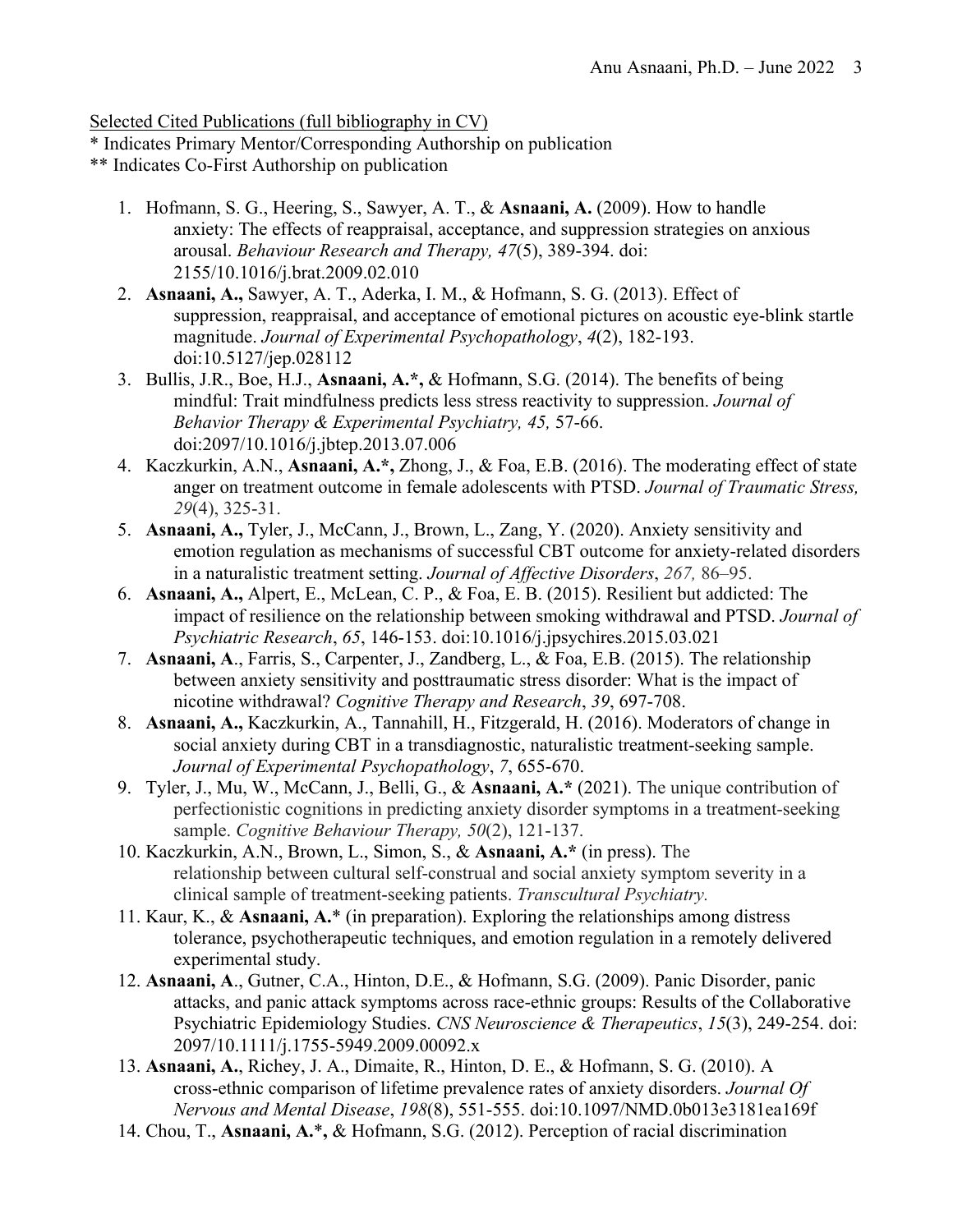and psychopathology across three U.S. ethnic minority groups. *Cultural Diversity and Ethnic Minority Psychology, 18,* 74-81. doi:http://proxy.library.upenn.edu:2097/10.1037/a0025432

- 15. Hofmann, S. G., **Asnaani, A.**, & Hinton, D. E. (2010). Cultural aspects in social anxiety and social anxiety disorder. *Depression and Anxiety*, *27*(12), 1117-1127. doi:10.1002/da.20759
- 16. **Asnaani, A**., Aderka, I.M., Marques, L., Simon, N., Robinaugh, D.J., & Hofmann, S.G. (2015). The structure of feared social situations among race-ethnic minorities and Whites with social anxiety disorder in the United States*. Transcultural Psychiatry, 52*, 791-807. doi:2097/10.1177/1363461515576823
- 17. Kaczkurkin, A.N., **Asnaani, A**.\*, Hall-Clark, B., Peterson, A.L., Yarvis, J.S., Foa, E.B., & the STRONG STAR Consortium. (2016). Ethnic and racial differences in clinically relevant symptoms in active duty military personnel with Posttraumatic Stress Disorder. *Journal of Anxiety Disorders, 43,* 90-98. doi:2097/10.1016/j.janxdis.2016.09.004
- 18. Hall-Clark, B., Sawyer, B., Golik, A., & **Asnaani, A.**\* (2016). Racial/ethnic differences in symptoms of posttraumatic stress disorder. *Current Psychiatry Reviews, 12*(2), 124-138. doi:2155/10.2174/1573400512666160505150257
- 19. McLean, C. P., **Asnaani, A.,** Litz, B. T., & Hofmann, S. G. (2011). Gender differences in anxiety disorders: Prevalence, course of illness, comorbidity and burden of illness. *Journal Of Psychiatric Research*, *45*(8), 1027-1035. doi:10.1016/j.jpsychires.2011.03.006
- 20. Asher, M., **Asnaani, A.**, & Aderka, I. M. (2017). Gender differences in social anxiety disorder: A review. *Clinical Psychology Review, 56*, 1-12. doi:2155/10.1016/j.cpr.2017.05.004
- 21. **Asnaani, A.**, & Hofmann, S. G. (2012). Collaboration in multicultural therapy: Establishing a strong therapeutic alliance across cultural lines. *Journal Of Clinical Psychology*, *68*(2), 187-197. doi:10.1002/jclp.21829
- *22.* **Asnaani, A.** (under review). *Taking a cultural humility and social justice approach: Seven applied guidelines for evidence-based mental health practice.* Oxford University Press.
- 23. Foa, E. B., **Asnaani, A.\*\*,** Zang, Y., Capaldi, S., & Yeh, R. (2018). Psychometrics of the child PTSD symptom scale for DSM-5 for trauma-exposed children and adolescents. *Journal of Clinical Child and Adolescent Psychology, 47*(1), 38-46. doi: 2155/10.1080/15374416.2017.1350962
- 24. **Asnaani, A.,** Narine, K., Suzuki, N., Zang, Y., Schwartz, B., Yeh, R., Mannarino, A., Cohen, J., & Foa, E.B. (2020). Integration of technology to enhance screening of pediatric PTSD: Results from a study in primary care settings. *Journal of Child & Adolescent Trauma,* 1-10.
- 25. **Asnaani, A.,** Sanchez-Birkhead, A., Kaur, K., Mukundente, V., Napia, E., Tavake-Pasi, F., Villalta, J., Lee, D., Stark, L., Brown, H., & Crowell, S. (in press). Utilizing community partnerships to devise a framework for cultural adaptations to evidence-based mental health practice in diverse communities. *Cognitive and Behavioral Practice.*
- 26. Gutierrez Chavez, M., Kaur, K., Baucom, K. J. W., Sanchez-Birkhead, A., Sunada, G., Mukundente, V., Tavake-Pasi, F., Napia, E., Villalta, J., & **Asnaani, A.** (in press). Developing equitable interventions for ethnically diverse populations: Mental health and co-occurring physical health concerns in the context of the COVID-19 pandemic. *Translational Behavioral Medicine*.
- 27. Kaur, K., Gutierrez Chavez, M., Tacana, T., Sanchez-Birkhead, A., Mukundente, V., Napia, E.E., Tavake-Pasi, F., Villalta, J., Lee, D., Sunada, G., Stark, L., Crowell, S., & **Asnaani, A.** (in press). Developing a best practice mental health treatment framework for